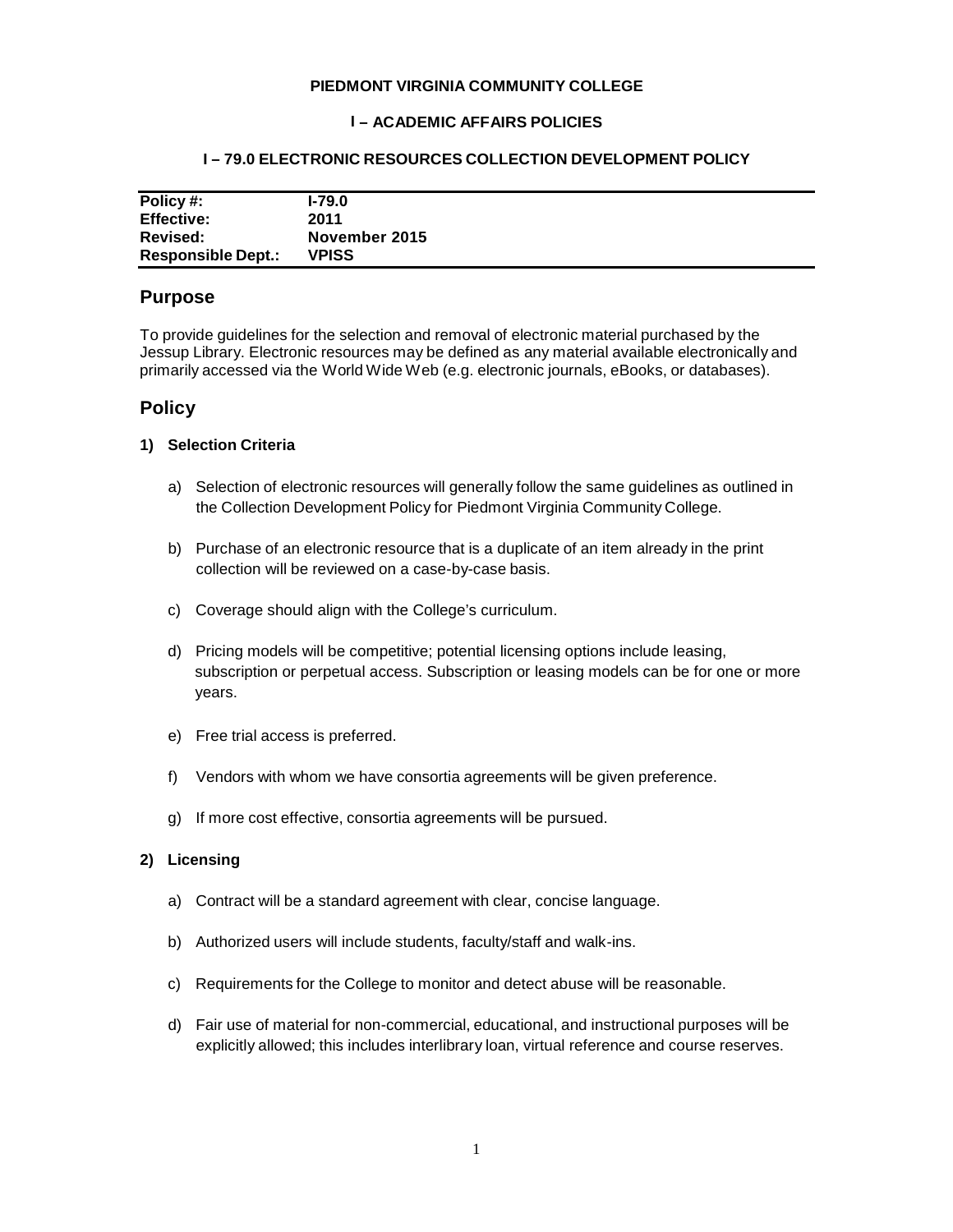- e) Contract will clearly outline the duration of license and termination terms.
- f) Few or reasonable restrictions will be made on simultaneous users, the number of users or points of access.
- g) Vendor will respect the privacy of all library users.
- h) All licenses will be reviewed by the Vice President of Finance and Administrative Services and the System Council at the Legal Services Department, VCCS.

### **3) Access and Usability**

- a) On-campus access will be managed through IP addresses; off-campus access will be managed through EZProxy.
- b) Installation and use of electronic resources will work with the existing hardware, software and technological capabilities of the College.
- c) Resource will be compatible with both PC and Macs, and preferably on other mobile devices.
- d) Platform will be ADA (508) compliant.
- e) Interface will be user-friendly and intuitive; vendor will provide clear instructions and tutorials for end users.
- f) Vendor will place few or reasonable restrictions on printing, e-mailing, saving and downloading.
- g) Vendor will provide persistent links to and MARC records for all materials as necessary.
- h) Access will be reliable and available 24 hours a day/7 days a week.
- i) Vendor will provide sufficient notice for any system maintenance.
- j) Vendor will respond promptly to system queries.

## **4) Review and De-selection**

All electronic resources will be reviewed every two to three years. Special instances will be reviewed on a case-by-case basis. Removal or cancellation of the electronic resource will occur if:

- a) Electronic resource is no longer available, maintained, or current.
- b) Circulation statistics demonstrate that access is no longer required.
- c) Budget reductions require cancellation of resource.
- d) The information is more suitable in another format.
- e) Program or curriculum no longer requires the resource.

#### **5) Policy Review**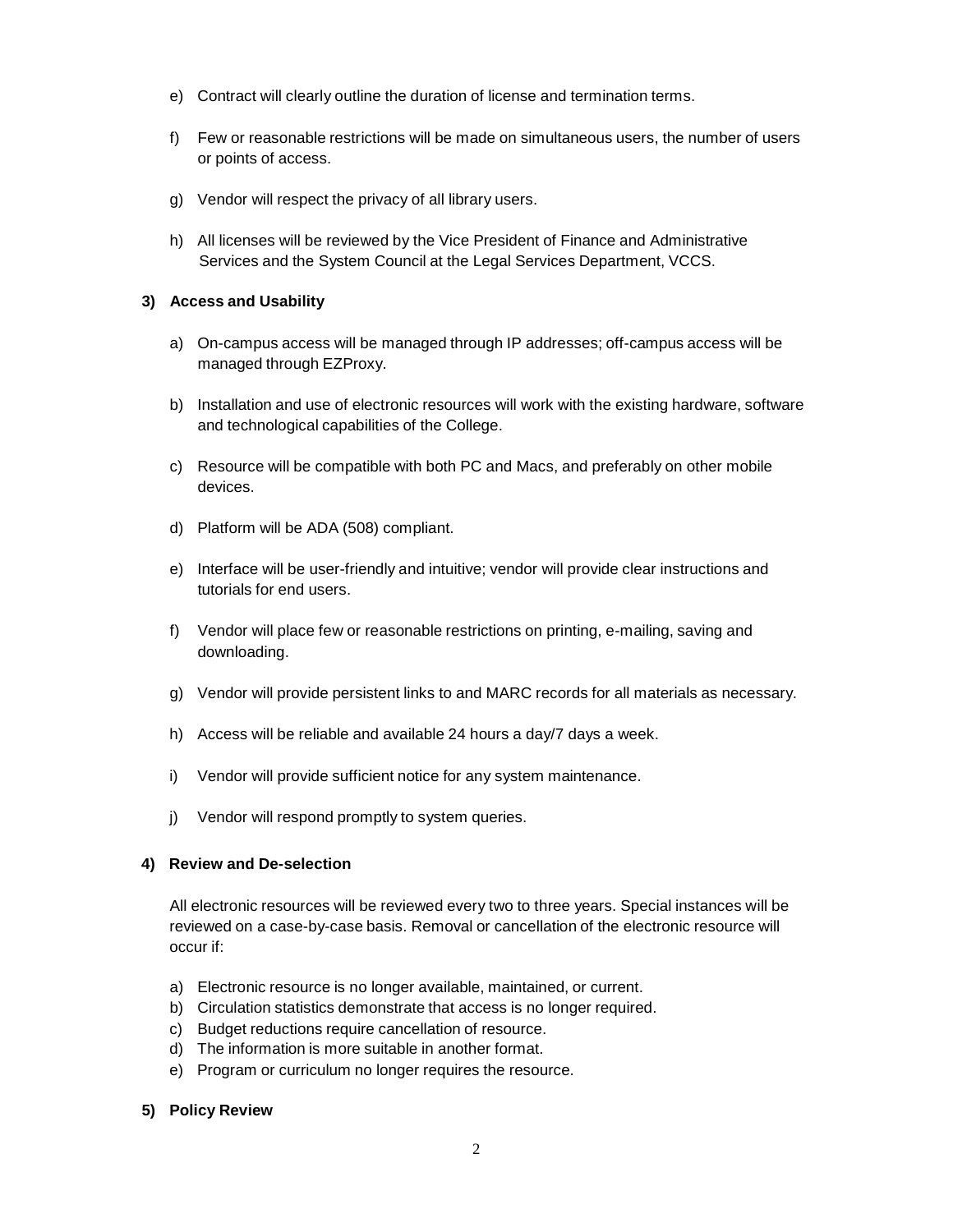This policy will be reviewed and revised periodically to reflect changes in the electronic environment.

# **Procedures**

# **1) Identify potential electronic resource**

- a) Librarians identify resource of interest.
	- (1) Contents are useful to most or all of library's users, AND
	- (2) Contents are in support of the highest-demand subject areas, OR
	- (3) Contents cover an under-represented subject area.
- b) Requests for electronic resources from faculty and students are directed to the Coordinator of Library Services.

# **2) Identify possible vendors who offer the resource**

- a) Obtain initial price estimates.
- b) Investigate licensing options.
- c) Research other VCCS colleges who may already have a license with the vendor.
- d) Whenever possible, trial access to the material is arranged. Appropriate persons will be made aware of and given access to the trial subscription.
- e) After the conclusion of the trial period, the librarians will make the decision to purchase or subscribe to the item.
- f) The Coordinator of Library Services will negotiate contracts for the desired materials and services. The contract will be signed by the Vice President of Finance and Administrative Services after review by the System Council at the Virginia Community College System.
	- (1) Terms, where possible, will include those items specified in the Electronic Resources Collection Development Policy.
	- (2) The billing period may vary.
- g) Circulation/Access Librarian notifies Director of Library Automation & Learning Resources that a new electronic resource has been purchased and that a linker code is needed.
- h) When the product is activated, the Circulation/Access librarian adds the linker code to the library's Web page under the appropriate subject guides.
- i) If resource requires cataloging, the Circulation/Access Librarian will notify the system office for loading of MARC records into ALEPH.
- j) The Reference/Instructional Librarian and Circulation/Access Librarian will provide training to the library staff and will create tutorials for end users as needed.
- k) Appropriate measures for marketing the new resource will be taken, such as: emailing appropriate faculty and/or students, posting on the blog and including the resource in